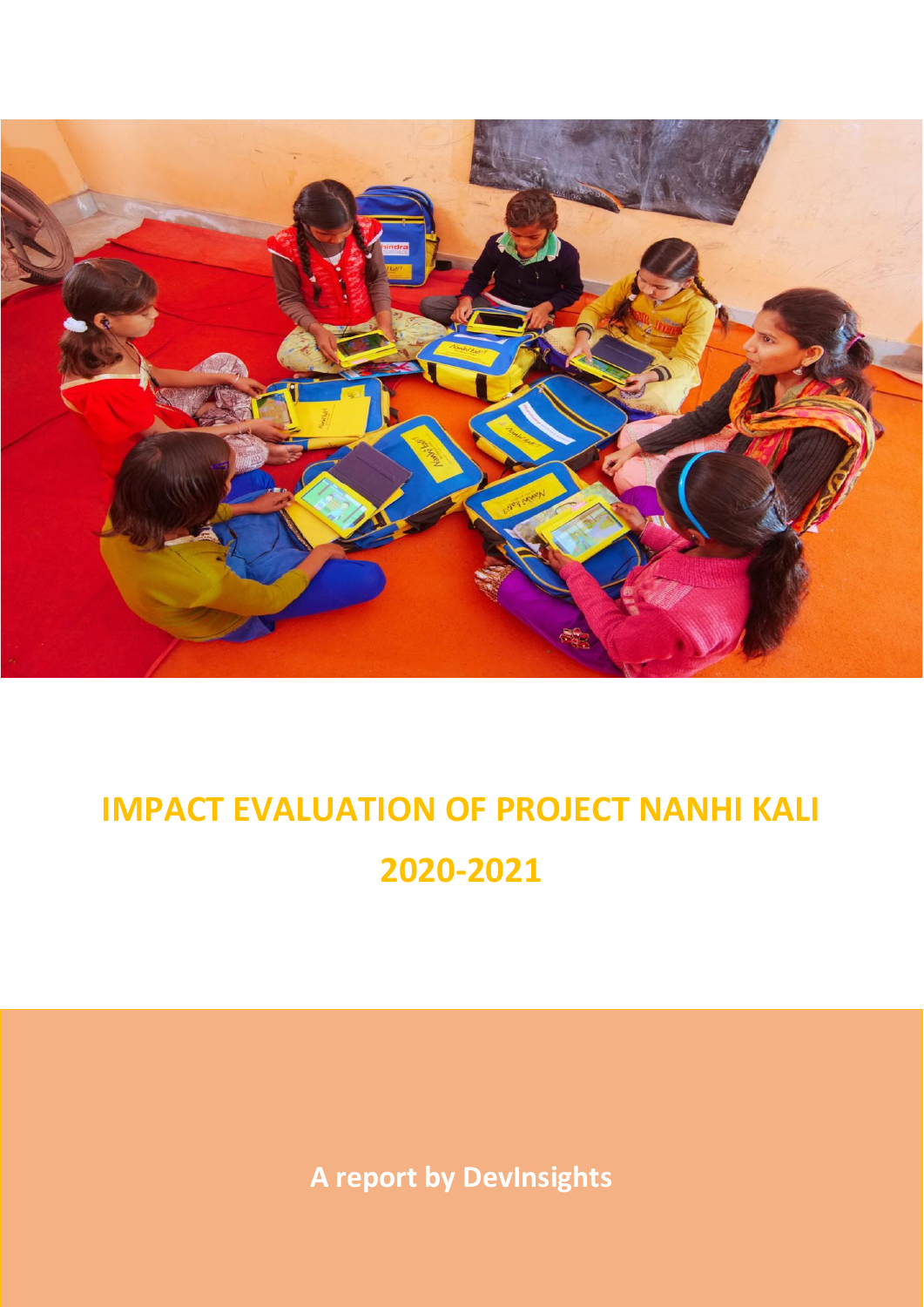## Executive Summary

Project Nanhi Kali was started in 1996 with the objective of providing quality education to underprivileged girls in India. Jointly managed by K.C. Mahindra Education Trust and Naandi Foundation, the project has transformed the lives of over 500,000 girls across 14 states. With the aim of helping girls enrolled in government schools complete schooling (Grade 1-10), the project provides girls with comprehensive support including afterschool academic support at Nanhi Kali Academic Support Centres (ASC). An annual school supplies kit comprising of a school bag, stationery, pullover, raincoat, and feminine hygiene material is given to every girl, helping her attend school with dignity. In partnership with an EdTech organization, Educational Initiatives, the project provides every girl with access to a personalized, adaptive learning software called Mindspark, which is pre-loaded on digital tablets. The AI-powered software matches instructions to the learning level of each girl, enabling her to learn with understanding and thereby, improve her learning outcomes.

The project's on-ground operations are managed by an all-woman team of over 6,000 'Community Associates' (CA) who are recruited from local communities and trained to become learning facilitators and mentors to the girls. The Project also strives to create a conducive, girl-friendly eco-system through regular engagement with the girls' families and sensitization of community stakeholders.

With daily support and care, Project Nanhi Kali affirms that every girl is given the opportunity to learn and achieve her full potential.

**Response to the COVID-19 Pandemic:** Numerous studies have documented how COVID-19 has adversely impacted the learning level of school-going children, especially underprivileged girls during the period when schools were shutdown. The negative consequences of this gender divide are aggravated by the digital divide in India. Poor families have limited resources to connect digitally; even if a family does possess a smartphone or a similar device, access to it is typically monopolized by the male members of the family. This discrimination accentuates the disadvantage that underprivileged girls face, with their education coming to a standstill. Limited social protection measures and economic hardships caused by the crisis created their own share of problems which impacted the girl child too. Due to some of the prevailing beliefs and practices in society that discriminate against girls, their education did not receive priority during the pandemic. Instead, the girls had to take on the burden of a large chunk of the housework.

Project Nanhi Kali ensured continuity in the education of girls during the lockdown and prolonged school closures. A combination of approaches which included home visits by the CAs, holding classes at community based Academic Support Centres in physical form or through digital mediums, ensured that the girls enrolled in the project continued their learning even during an unprecedented lockdown.

## Impact Assessment Scope and Methodology

The objective of this study was to measure the impact of the Nanhi Kali project on various stakeholders, including both girls and their parents, in the financial year 2020–2021. The impact assessment was conducted for the girls supported by the following Mahindra Group companies 1) Mahindra & Mahindra Ltd 2) Mahindra & Mahindra Financial Services Ltd and 3) Mahindra Vehicle Manufacturers Ltd. A cross-sectional study using a mixed-method approach was conducted by Devlnsights<sup>1</sup> in the month of March 2022. A total of 861 girls enrolled in Grades VI-X were selected from three intervention districts to capture the quantitative aspects related to the project. This included 346 girls from Shravasti, Uttar Pradesh, 454 girls from Vizag, Andhra Pradesh, and 61 girls from Nashik, Maharashtra. These girls were selected using a random sampling methodology.

*<sup>1</sup> <https://devinsights.co.in/>*



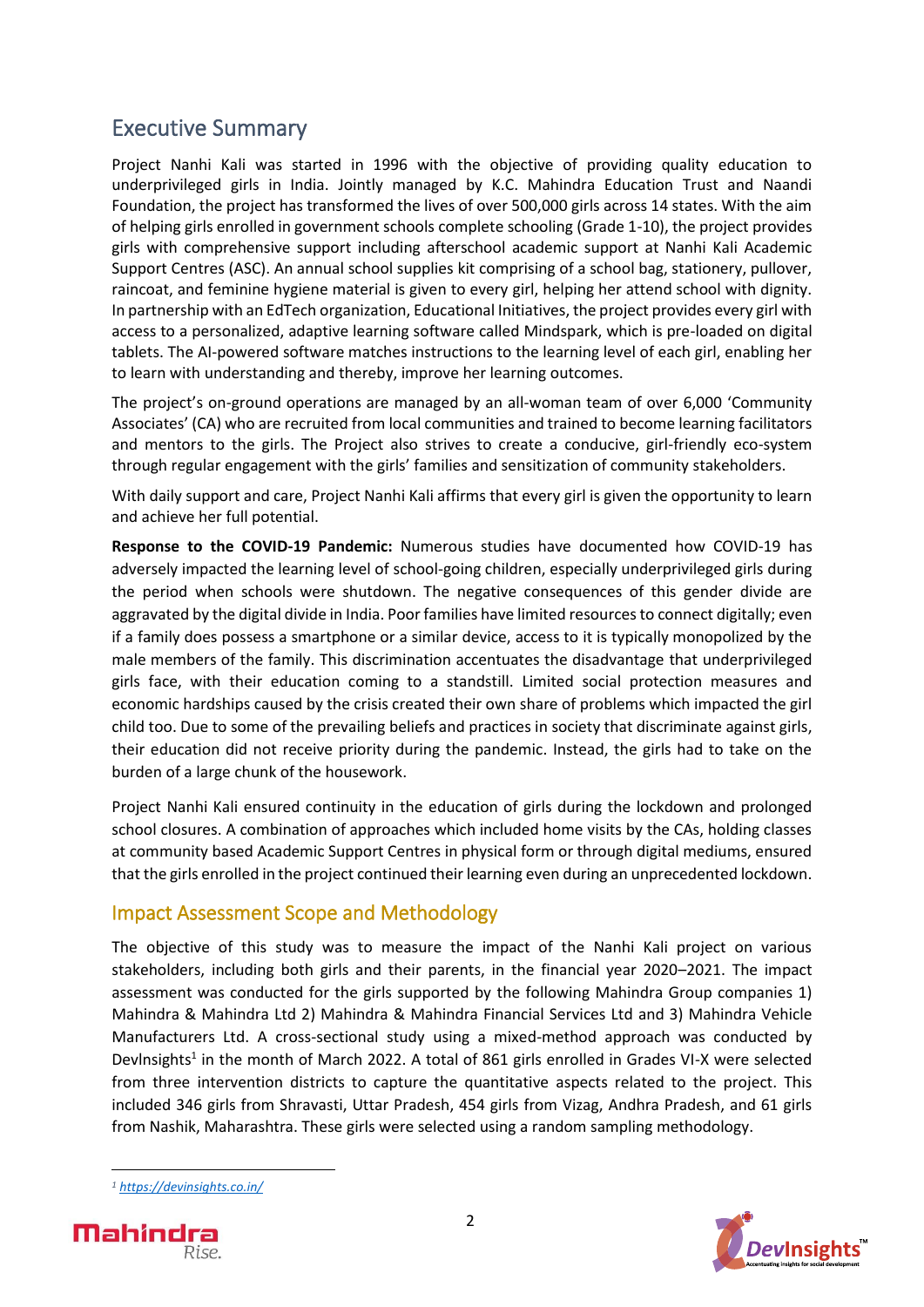Using qualitative interviews with select stakeholders, a concerted attempt was made to understand the key drivers, challenges, and motivations that determined the pattern, trend, and decisions around girl child education during the pandemic. Interviews were conducted with parents (fathers & mothers), CAs, adolescent girls who were part of the project, Panchayati Raj Institution (PRI) members, District Education Officers, and Project Nanhi Kali's team members.

A descriptive analysis was completed with frequency distribution and summary statistics with a view to understanding the distribution of key indicators across the three study sites.

## Key Findings

#### Socio-Economic Profile of Respondents

Ninety percent girls from Shravasti were from Grade VI, VII, and VIII; 84% in Vizag were from Grade VIII, IX and X; and 68% in Nashik were from Grade VII, VIII, and IX.

In terms of the socio-economic background, 48% respondents in Shravasti and 62% in Vizag were from Other Backward Caste (OBC) category. However, in Nashik, majority of the respondents were from Scheduled Caste (36%) and Scheduled Tribe (30%). In Vizag and Nashik sizeable proportion of girls reported to be first generation learners which meant no one in their family had attended school. Proportion of girls whose fathers had never been to school stood at 45% in Shravasti, at 33% in Vizag, and 21% in Nashik. Similarly, percentage of girls whose mothers had never attended school was also noted. In Shravasti this stood at 69%, in Vizag 29% and in Nashik 23%.

The primary source of income for the families of these girls was agriculture followed by labour activities (agricultural / non-agricultural) and private sector jobs.

#### Quality and Perception of Project Nanhi Kali

- o **Motivation and key drivers to be part of the project:** Across all the three study sites, the key drivers for the girls to join the project was their *"desire to study well"* followed by their *"keenness to improve knowledge".* Also, given the high incidence of child marriage in these districts, girls reported how enrolling in Nanhi Kali ensured they not only complete their schooling but also be in a position to say no to child marriage.
- o **Quality of teaching and focus on extra-curricular activities:** The quality of teaching played a crucial role in determining learning outcomes. Across all three sites, CAs reported using a two-way approach wherein they allowed the girls to clarify their doubts during the classes and participate in classroom discussions. The CAs ensured complete participation of the girls enrolled in the project irrespective of their pace of learning or level of academic performance. It was quite encouraging to see that across the centres, the CAs were paying extra attention to girls who were lagging behind or struggling with their lessons. They found that interactive tools and aids were more engaging so the CAs made extra effort to indulge in story-reading & telling, enacting skits / dramas, doing puzzles and games, and showing them visual aids to explain difficult concepts. It was also found that the teaching quality of the CAs was perceived to be better than those of the regular government school teachers, as reported by 87%, 90%, and 85% of girls in Shravasti, Vizag, and Nashik respectively.

The focus of the classes was not just on academics. Emphasis was given to extra-curricular activities such as sports and arts and crafts. Sports activities, in particular, helped instil confidence in girls and break societally defined gender roles. In all the three study sites, girls reported that the CAs encouraged them to participate in sports activities and encouraged them to participate in arts / crafts.



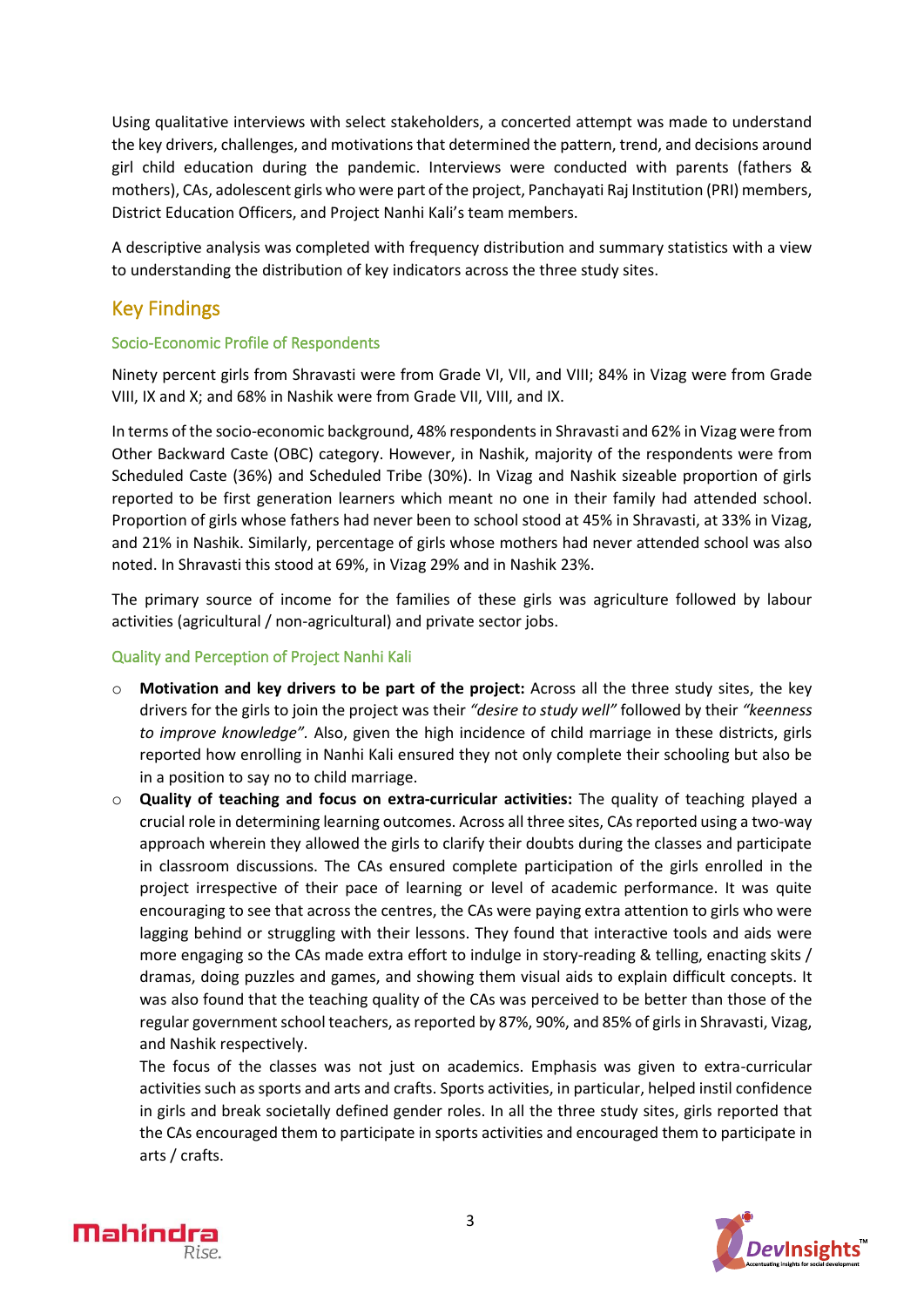Impact of the intervention was evident across multiple levels including improving girls' learning levels as well as boosting their confidence and well-being

- o **Academic performance:** The classes that were held as part of the project helped the girls to upgrade their learning levels, especially in English, the local language, and Maths. Almost all (99%) girls admitted that their proficiency in their local language had improved after attending Nanhi Kali classes. Similarly, 96% of girls reported that their English and Mathematical skills had improved, and they achieved a more sound conceptual understanding of the subjects.
- o **Extra-curricular activities:** The study indicated that girls were keen and motivated to participate in various sports activities. Almost all of them reported that they enjoyed sports and were now actively participating in sports and fitness activities. In Shravasti this was close to 99%, in Vizag 98% and in Nashik 98%. Majority of the girls were interested in participating in arts and crafts activities. Drawing and papercraft making were popular activities. A month-long summer camp was organised during the first wave of COVID-19 wherein girls sent pictures of their artwork to CAs through WhatsApp. This was a fun activity that contributed significantly to their emotional well-being during a testing period.
- o **Events:** Girls were encouraged to participate in various events organised by the project team. This gave them an opportunity to hone their interpersonal skills, avail the exposure, and also create a platform where they could showcase their skills. All the girls across the three study sites indicated that they had attended at least 80% of the events organized by the project team. Women's Day was one of the most celebrated days among all these celebrations. Teacher's day, children's day, sports events, and Independence Day were some of the other common events that were organised. Participation in these events made them more confident, happier and enhanced their overall personality.

#### Project team's interventions during COVID-19 to ensure minimum disruption in the education of girls

COVID-19 related restrictions and lockdowns that were announced by the Government at different points in time had acute consequences on the education of school children globally. In countries like India where rural communities struggle on several accounts with respect to education, the impact was a lot more severe. The inaccessibility of girls to basic study materials and classes had a direct bearing on the quality of learning that was seen amongst girl students. The project Nanhi Kali team constantly endeavoured to minimise inconvenience and hardship faced by girls in accessing education during the pandemic. Some of the steps taken by them included:

- o **Adopting a student friendly teaching mode:** During Phase 1 of the lockdown (June September 2020), girls took part in Nanhi Kali classes by going to the CA's home. Alternately in some places, the CA's made regular visits to girls' homes and gave them assignments to ensure their continued learning. In a few places, contingent on the local COVID-19 restrictions, classes were conducted through the ASCs (11% in Shravasti; 12% in Vizag; and 15% in Nashik). During Phase 2 (October 2020- March 2021), of the lockdown, community based ASCs emerged as the most popular means for providing classes.
- o **Access to mobile phones to attend classes:** Even though a majority of the girls reported having a smartphone in their house (Nashik and Vizag >90%, Shravasti 69%), many of them were unable to use it for academic purposes. This was because in most cases, there was only one phone in the house which the father would take with him to work, limiting girls' access to the phone during the day to attend online classes. Internet connectivity was also reported to be a major issue in Shravasti.



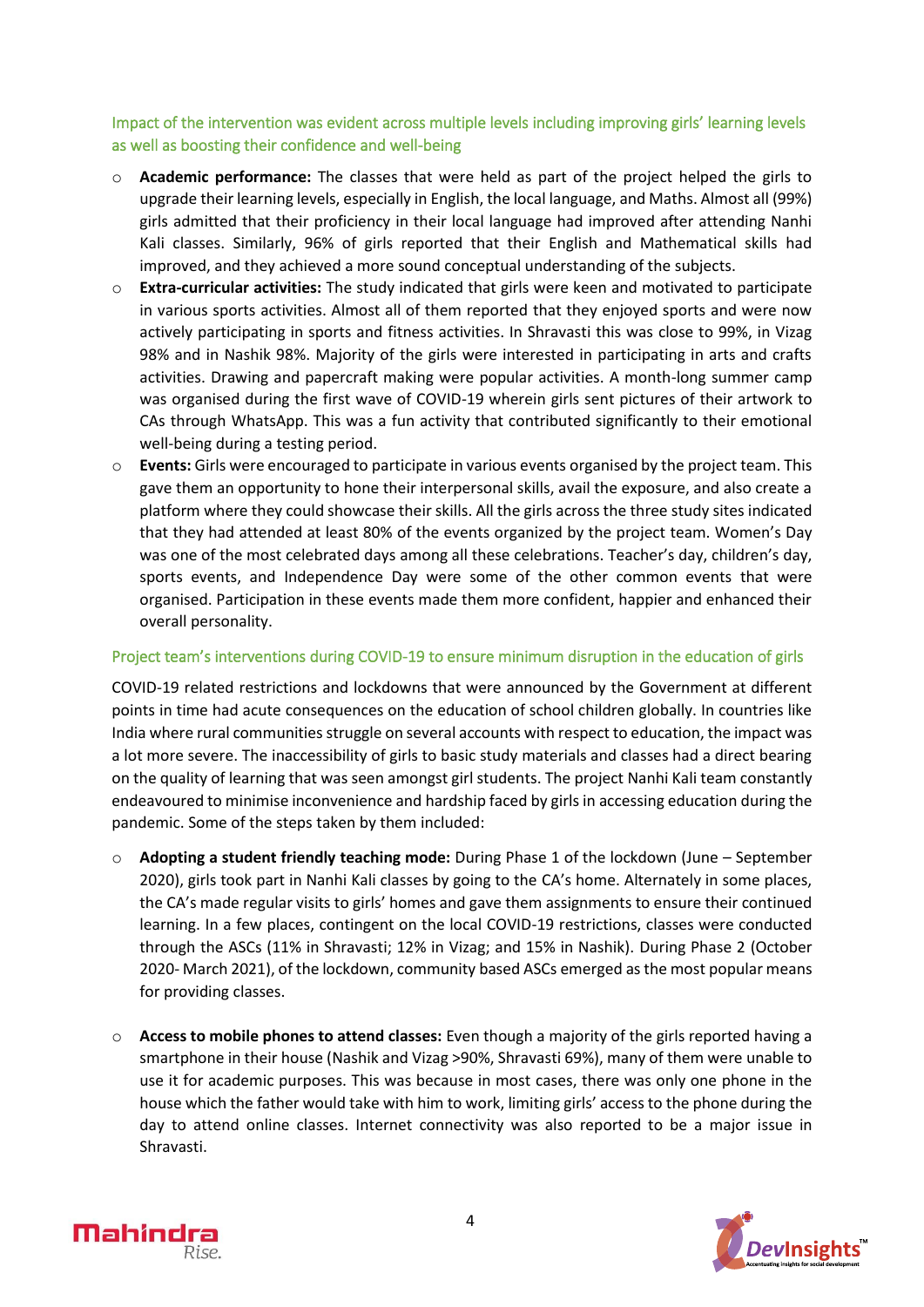- o **Quality of online classes:** Majority of the girls reported that they were able to understand the concepts taught through online mode (Shravasti: 89%, Vizag: 97%, Nashik: 98%). Across all the three regions, lack of access to phones was reported as a major barrier in their ability to establish deeper understanding of their lessons/lectures conducted through the online classes.
- o **Support provided by CAs to promote learning:** Despite restrictions and risks associated with COVID, the CAs played a key role during the first year of COVID to ensure none of the girls missed out on their learning journey. In all the three study areas, majority of the girls (Shravasti: 93%, Vizag: 81%, and Nashik: 93%) reported that the CAs visited them during the lockdown. 85% girls in Shravasti; 98% in Vizag; and 95% in Nashik stated that the CAs helped them in accessing the learning content online and in many places even handed over their own phones to them.
- o **Attractive school kits:** A strong association was built for the girls as they associated their sense of identity and belongingness with the school bags, stationary items (notebooks, pens, pencils), raincoats / pullovers, and sanitary napkins) that were handed over to them by the project team.97% girls from Shravasti; 94% from Vizag; and 82% from Nashik said that the notebooks and stationery materials helped them study even during the lockdown, which might have been a challenge if they were bereft of these materials.

CA's, through their visits, engaged with all stakeholders in constructive ways. They were quick to identify challenges faced by the girls and depending on the case, use a mix of counselling and intervention-based approaches to help address the issue. A major contribution of the CA's was in advising parents not to pull out their daughters from school. Even if parents perceived online classes to be a waste of time and thought that the girls should be helping in household work, the CA's told parents to be patient and to not deny their daughters the opportunity to continue their education.

In many places the CA was like a family member. She also guided them on COVID-19 related protocols, provided succour, comfort and guidance during sickness and death. Girls admitted that during the intense phase of the pandemic, their interactions with the CAs were the only conversations that they had with someone from the outside world. It was through the CAs that they learnt about what was happening outside.

#### EdTech Platform: Mindspark Learning Software via Digital Tablets

In partnership with Educational Initiatives, Project Nanhi Kali has invested in translating and contextualising the Mindspark learning software to meet the project's geographical and programmatic requirements. The Mindspark platform mitigates geographical barriers (lack of access to study material due to remote locations of some of the villages and blocks, lack of qualified tutors and sparse internet connectivity) related to learning and ensures that every girl receives access to the personalised adaptive learning software, helping her learn with understanding. This EdTech platform was integrated into the project in a phased manner during the assessment year i.e. 2020-21.

o **Access to Mindspark platform:** Majority of the girls across the three locations had access to Mindspark platform (93% in Shravasti; 96% in Vizag; and 84% in Nashik). This was quite significant for the girls given their socio-economic background and that many were using tabs for the first time in their lives (96% in Shravasti; 96% in Vizag; and 61% in Nashik). Given its flexibility and user friendliness, almost all girls (99%) from Shravasti and Vizag, and 98% from Nashik said they were able to use the Mindspark platform with ease.



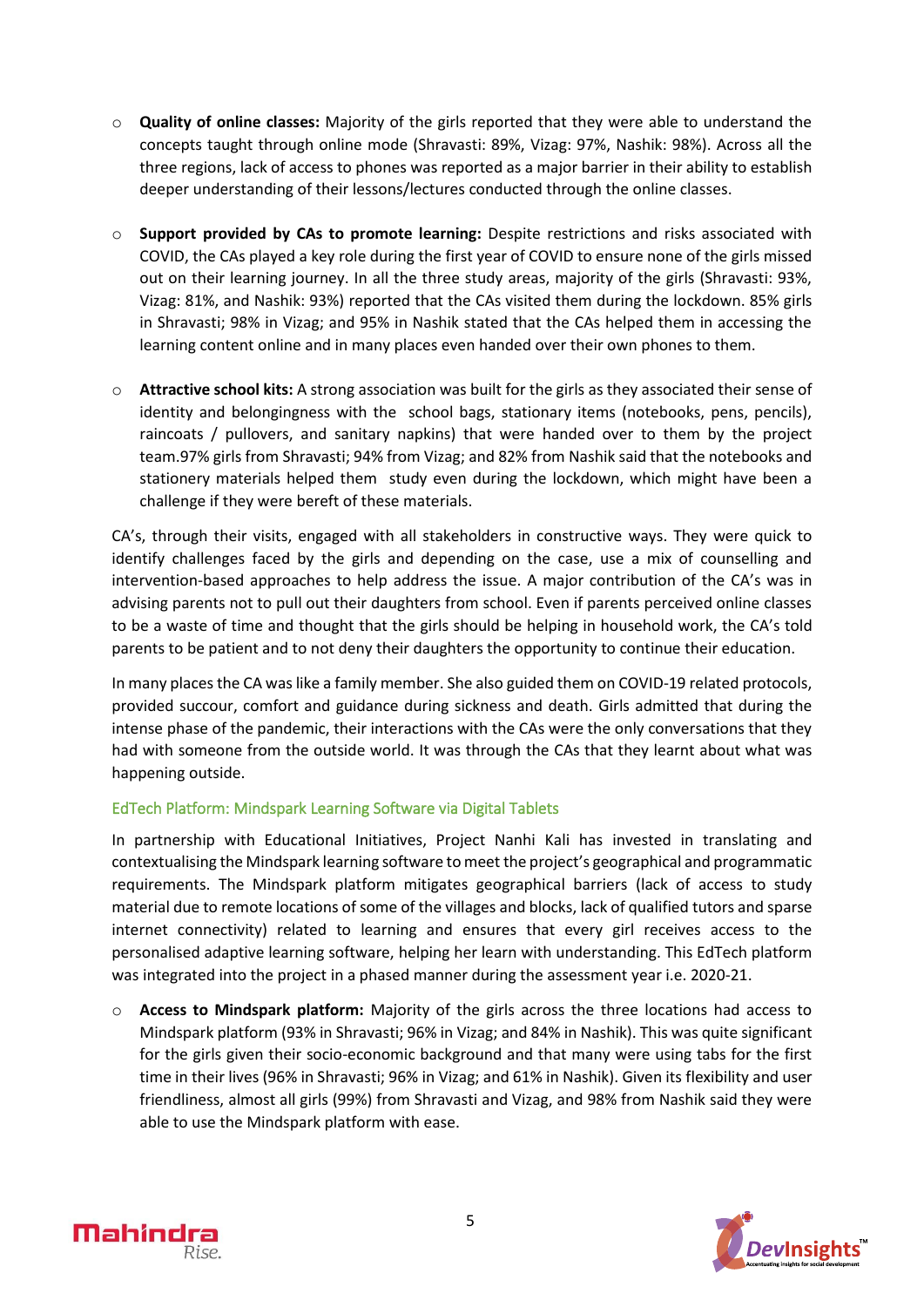o **Impact on learning:** The platform enabled the girls to continue their learning in a number of ways, which helped them understand subjects easily and revisit portions if they so wished at any point in the learning journey.

#### Importance & relevance of Nanhi Kali

The focused approach adopted by the project impacted all aspects of learning i.e. access, environment and quality content. Majority of the girls from all the three sites (91% in Shravasti; 80% in Vizag; and 89% in Nashik) acknowledged that without the Nanhi Kali project, they wouldn't have been able to learn anything during the first year of COVID-19, while 43% girls expressed that there would have been a significant gap in their learning levels. More than half the girls (56%) expressed the possibility of discontinuing their education in the absence of the Nanhi Kali project while 16% feared that their parents would have gotten them married.

Overall, the findings of the study suggested that the project had played a crucial role in the lives of the girls. It enabled them not just to access quality content but encouraged them to participate in extracurricular activities. It also equipped them with appropriate life skills and empowered them to take their life decisions. It ensured that none of the girls who had enrolled were left out from accessing learning materials/ resources required for study and successfully bridged the digital gender divide. Had it not been for the Nanhi Kali project, many of the girls would have dropped-out of school/ discontinued from their formal education. The academic centres emerged as key hubs that supplement formal schooling activities. The role of CAs was quintessential as they turn into key pillars of support, taking the benefits of the project to every girl.



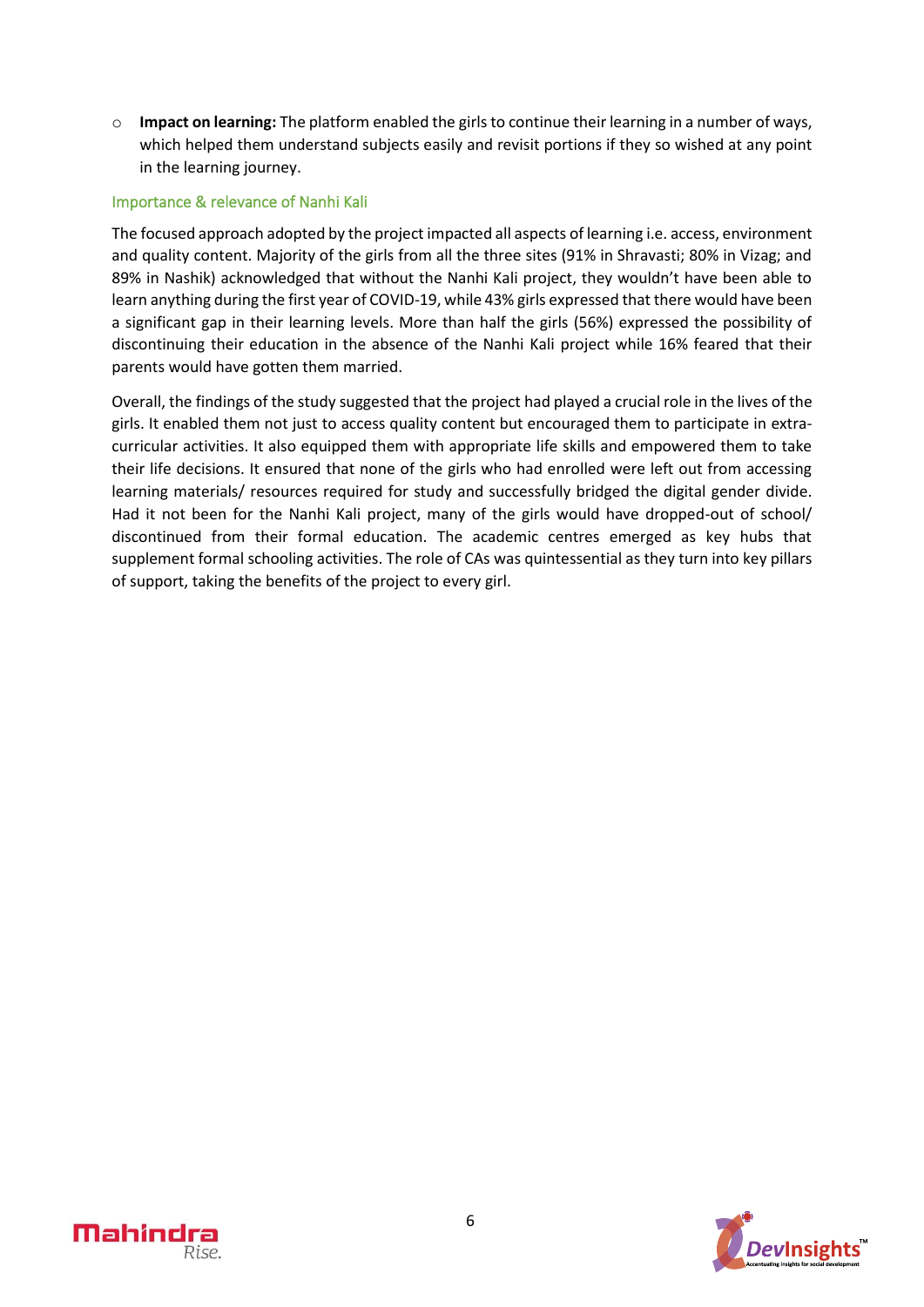## Conclusions & Recommendations

#### Conclusion

This study has sought to understand how the project activities have made a sustained difference in the lives of the girls who were enrolled in the project. In other words, the study has analysed, where and how the focused approach on girl's education has contributed to the learning and overall development of girl children.

#### • **Role of CAs and a successful teaching methodology adopted by Project Nanhi Kali**

Undoubtedly, the CAs have played a major role in the lives of girls. Their personal touch and involvement with the girls and their families has been instrumental in the success of the project. The teaching methodology was appreciated and considered to be of high quality. The girls expressed that they found learning at the Nanhi Kali Academic Support Centres more impactful than what wastaught in their schools.

#### • **Ensuring reduced school drop-out rate amongst girls in the wake of COVID-19**

The most important outcome of the project was curtailing of the number of dropouts amongst girl students despite the COVID-19 outbreak. The havoc played by the pandemic, with families struggling with illness, loss of jobs, lives, and financial hardships, was coupled with there being no routine for the children. Working from home, studying through mobile phones, managing poor internet connectivity, losing contact with friends and other related issues had deep impact on the entire family's outlook towards life. Nanhi Kali's continued education interventions kept the girls engaged and in a positive frame of mind.

#### • **Bridging the digital divide through an EdTech platform**

The Nanhi Kali EdTech platform proved to be a critical enabler for the success of the project. Through the platform, it was ensured that all the girls irrespective of the constraints of their geographical location, have access to quality educational material. It also increased digital literacy as girls were taught how to use tablets.

#### • **Focus on extra-curricular activities in order to ensure holistic development**

The Nanhi Kali project focused not just on improving the academic performance of the girls but creating opportunities for them so that they can hone their creative skills. In addition, it also provided a platform to them to dabble in sports and arts/craft activities. Given that each student has unique attributes and talents, ample opportunity was provided for them to showcase those skills and derive their sense of self-worth from them. As indicated by the girls, these opportunities have helped them improve their subject skills and also make them more confident and happier. Therefore, the project must continue to provide these opportunities for girls and augment it with basic trainings focused on the next level of learning that could relate to software and information technology, communication etc.

Many girls admitted that without the project and the promise of some continuity in their learning, they would have had to discontinue their education. The combination or hybrid approach adopted by the project proved to be a saviour. As part of this, the girls could access the learning material either through online mode or home visits by CAs and/or attend classes in the community centres. The project ensured that even the ones without access to mobile phones could avail of learning materials.